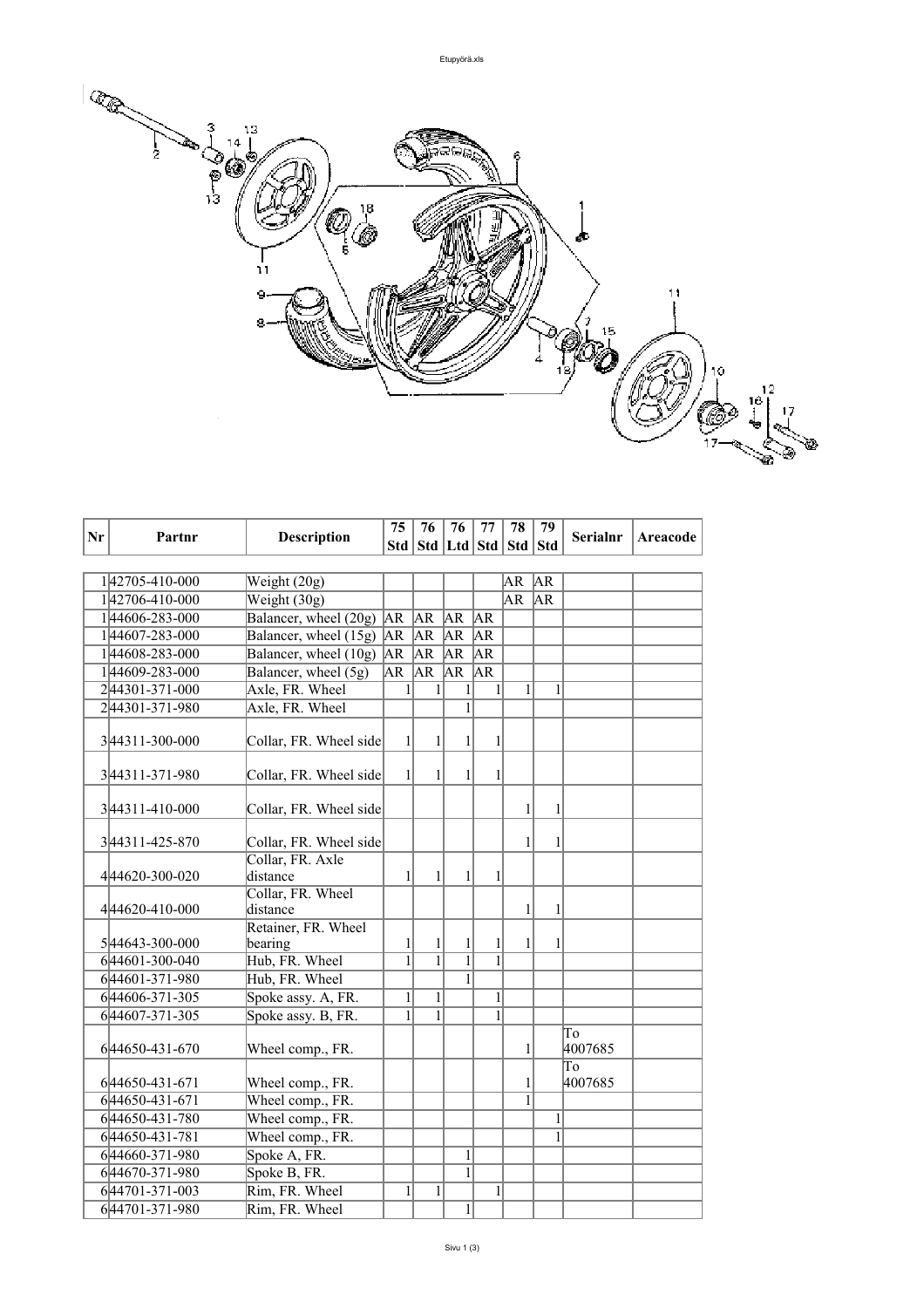| Nr     | Partnr               | <b>Description</b>             | 75             | 76                                | 76             | 77           | 78             | 79             | <b>Serialnr</b> | Areacode |
|--------|----------------------|--------------------------------|----------------|-----------------------------------|----------------|--------------|----------------|----------------|-----------------|----------|
|        |                      |                                |                | Std   Std   Ltd   Std   Std   Std |                |              |                |                |                 |          |
|        | 744641-371-000       | Retainer comp., gear<br>box    | 1              | 1                                 | 1              |              |                |                |                 |          |
|        |                      | Cover, gear box                |                |                                   |                |              |                |                |                 |          |
|        | 744642-371-000       | retainer                       | $\mathbf{1}$   | 1                                 | 1              | 1            |                |                |                 |          |
|        |                      | Cover, gear box                |                |                                   |                |              |                |                |                 |          |
|        | 744642-371-980       | retainer                       |                |                                   | 1              |              |                |                |                 |          |
|        | 744644-371-000       | Gasket, gear box               | 1              | $\mathbf{1}$                      | $\mathbf{1}$   | 1            |                |                |                 |          |
|        | 744680-410-000       | Retainer, gear box             |                |                                   |                |              | 1              | 1              |                 |          |
| 8      |                      | Tire                           | 1              |                                   | 1              |              |                |                |                 |          |
|        |                      |                                |                |                                   |                |              |                |                | To              |          |
| 8<br>8 |                      | Tire<br>Tire                   | $\mathbf{1}$   | 1                                 | 1              |              |                |                | 2040165         |          |
|        |                      |                                |                |                                   |                |              |                |                | To              |          |
| 8      |                      | Tire                           |                | 1                                 |                |              |                |                | 2040165         |          |
| 8      |                      | Tire                           |                |                                   |                |              | $\mathbf{1}$   |                |                 |          |
| 8      |                      | Tire                           |                |                                   |                |              | $\mathbf{1}$   | 1              |                 |          |
| 8      |                      | Tire                           |                |                                   |                |              | $\mathbf{1}$   | 1              |                 |          |
|        |                      | Tube, tire (4.00-18)           |                |                                   |                |              |                |                |                 |          |
|        | 908400-34001         | BS)                            |                |                                   |                |              | 1              | 1              |                 |          |
|        |                      | Tube, tire (3.25/3.50-         |                |                                   |                |              |                |                |                 |          |
|        | 908400-37110         | 19 BS)                         | 1              | 1                                 | 1              | 1            | 1              | 1              |                 |          |
|        | 942712-400-003       | Tube, tire (4.10-18)<br>BS)    |                |                                   |                |              | 1              | 1              |                 |          |
|        |                      | Tube, tire (100/100-           |                |                                   |                |              |                |                |                 |          |
|        | 942712-KT1-671       | $ 18\rangle$                   |                |                                   |                |              | 1              | 1              |                 |          |
|        |                      | Tube, tire (3.25/3.50-         |                |                                   |                |              |                |                |                 |          |
|        | 944712-300-003       | 19 BS)                         | $\mathbf{1}$   | $\mathbf{1}$                      | 1              | 1            | 1              | 1              |                 |          |
|        |                      | Tube, tire (3.25/3.50-         |                |                                   |                |              |                |                |                 |          |
|        | 944712-300-004       | 19 Dunlop)                     |                |                                   |                |              | 1              | 1              |                 |          |
|        |                      | Tube, tire (3.50-19)           |                |                                   |                |              |                |                |                 |          |
|        | 944712-371-003       | BS)<br>Tube, tire (3.50-19)    | 1              | 1                                 | 1              | 1            |                |                |                 |          |
|        | 944712-371-004       | Dunlop)                        | $\mathbf{1}$   | 1                                 | $\mathbf{1}$   |              |                |                |                 |          |
|        |                      | Tube, tire (3.50-19)           |                |                                   |                |              |                |                |                 |          |
|        | 944712-371-013       | BS)                            |                |                                   |                |              | 1              | 1              |                 |          |
|        |                      | Box assy.,                     |                |                                   |                |              |                |                |                 |          |
|        | 10 44800 - 371 - 003 | speedometer gear               | 1              | 1                                 | 1              | 1            |                |                |                 |          |
|        |                      | Box assy.,                     |                |                                   |                |              |                |                |                 |          |
|        | 10 44800-410-003     | speedometer gear               |                |                                   |                |              | $\mathbf{1}$   | 1              |                 |          |
|        | 10 44800 - 425 - 003 | Box assy.,<br>speedometer gear |                |                                   |                |              | 1              | 1              |                 |          |
|        |                      | Box assy.,                     |                |                                   |                |              |                |                |                 |          |
|        | 1044800-425-013      | speedometer gear               |                |                                   |                |              | 1              | $\mathbf{1}$   |                 |          |
|        |                      |                                |                |                                   |                |              |                |                |                 |          |
|        | 1145120-371-000      | Disk comp., FR. Brake          | $\overline{2}$ | $\overline{2}$                    | $\overline{2}$ | 2            |                |                |                 |          |
|        |                      |                                |                |                                   |                |              |                |                |                 |          |
|        | 11 45251-410-000     | Disk comp., FR. Brake          |                |                                   |                |              | $\overline{2}$ |                |                 |          |
|        | 1145251-410-305      | Disk comp., FR. Brake          |                |                                   |                |              | $\overline{2}$ |                |                 |          |
|        |                      |                                |                |                                   |                |              |                |                |                 |          |
|        | 1145251-422-000      | Disk comp., FR. Brake          |                |                                   |                |              |                | $\overline{c}$ |                 |          |
|        |                      |                                |                |                                   |                |              |                |                |                 |          |
|        | 11 45251-422-010     | Disk comp., FR. Brake          |                |                                   |                |              |                | $\overline{c}$ |                 |          |
|        |                      |                                |                |                                   |                |              |                |                |                 |          |
|        | 11452A5-438-305      | Disk comp., FR. Brake          |                |                                   |                |              |                | $\overline{2}$ |                 |          |
|        | 1290305-329-000      | Nut, FR. Wheel axle            | $\mathbf{1}$   | $\mathbf{1}$                      | $\mathbf{1}$   | $\mathbf{1}$ |                |                |                 |          |
|        | 1290305-371-980      | Nut, axle, 12mm                |                |                                   | $\mathbf{1}$   |              |                |                |                 |          |
|        | 1290305-431-670      | Nut, axle, 12mm                |                |                                   |                |              | 1              | 1              |                 |          |
|        | 1390309-357-000      | Nut, hex., 8mm                 | $\overline{6}$ | $6 \vert$                         | $6 \mid$       | $6 \mid$     | 5              | $\overline{5}$ |                 |          |
|        | 1491252-300-003      | Dust seal, 22x36x8             | 1              | $\mathbf{1}$                      | $\mathbf{1}$   | 1            | $\mathbf{1}$   | $\overline{1}$ |                 |          |
|        | 1591258-410-003      | Dust seal, 40x50x5             |                |                                   |                |              | $\mathbf{1}$   | $\mathbf{1}$   |                 |          |
|        | 1591258-410-006      | Dust seal, 40x50x5             |                |                                   |                |              | 1              | 1              |                 |          |
|        | 1591258-410-013      | Dust seal, 40x50x5             |                |                                   |                |              | 1              | 1              |                 |          |
|        | 1691523-371-980      | Screw, oval, 5x10              |                |                                   | 1              |              |                |                |                 |          |